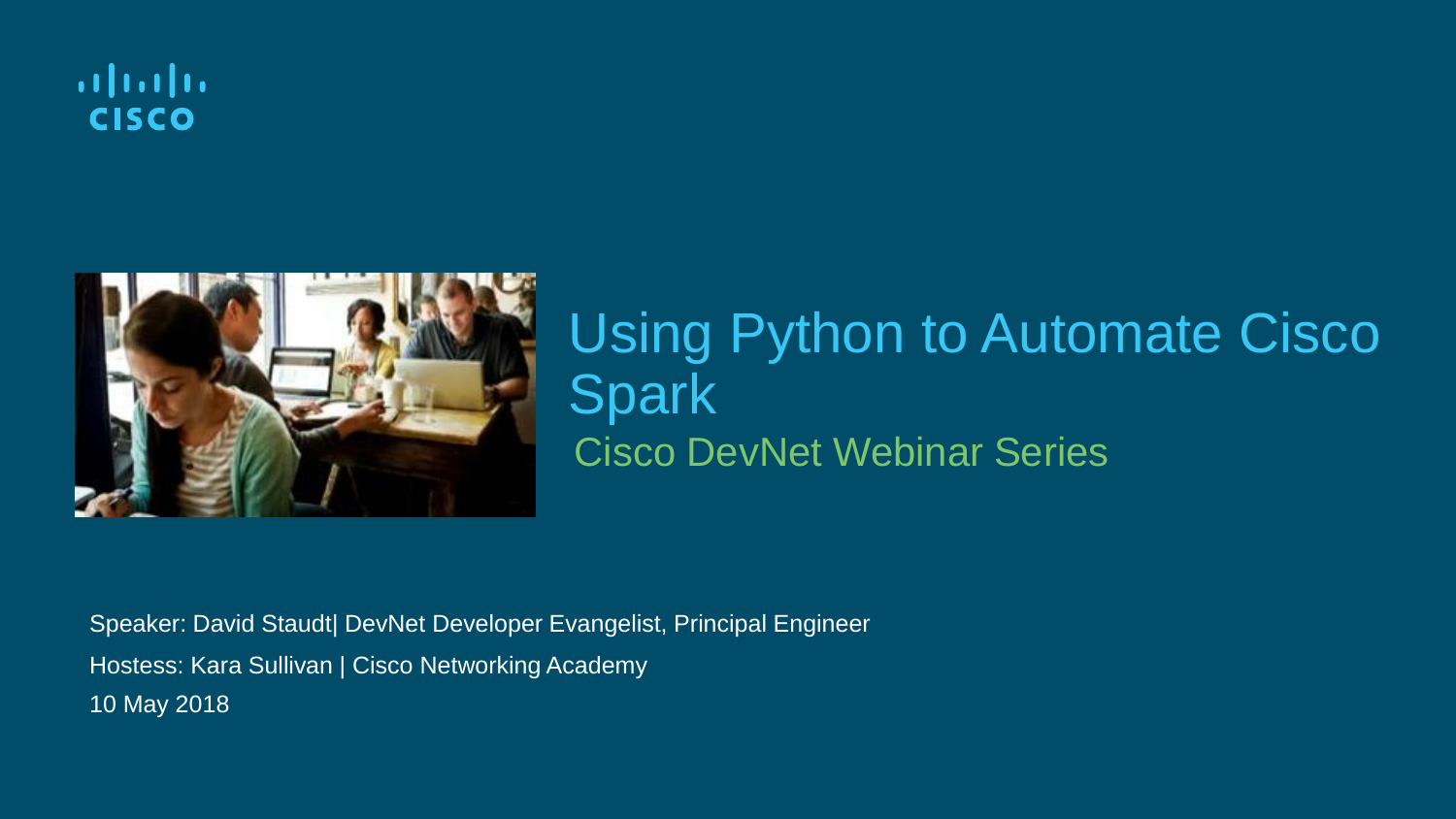#### Other Webinars Available to You

#### **Available On-Demand:**

- **How to Build Your Tech Resume** <http://bit.ly/techiesguide>
- **How to Impress During Your Interviews** <http://bit.ly/techiesguide>
- **Tying Certifications to Career Paths: CCNA R&S Certs**  <http://bit.ly/certs2careers>

#### **Last DevNet Session:**

• Session 10: **Making Cisco Spark Interactive with ChatOps & ChatBots**

21 June, 9:00 A.M. Pacific Standard Time ,register @ <http://bit.ly/devnetseries>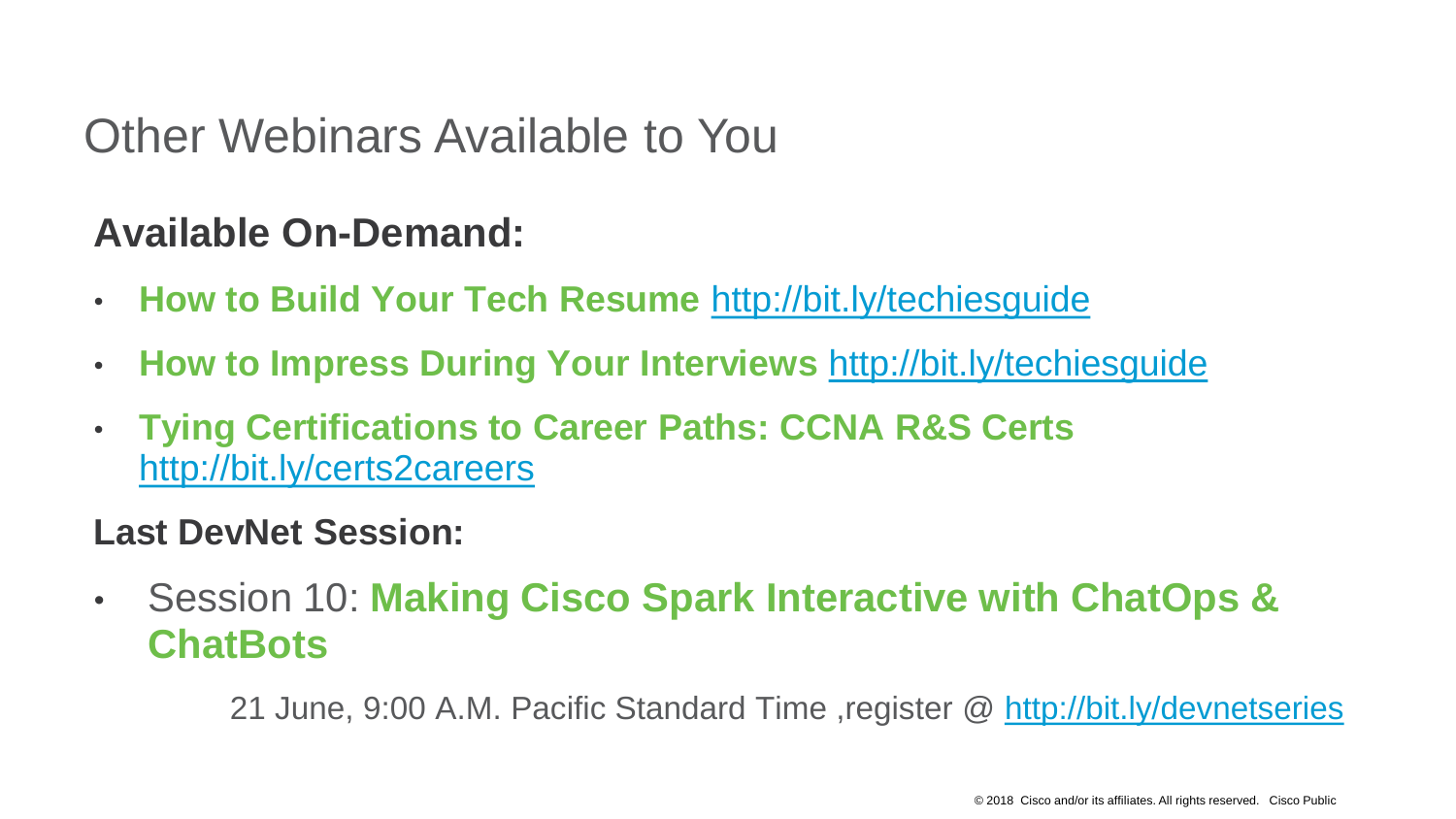### Welcome to the 9th session of the Cisco DevNet webinar series

- Use the Q and A panel to ask questions.
- Use the Chat panel to communicate with attendees and panelists.
- A link to a recording of the session will be sent to all registered attendees.
- Please take the feedback survey at the end of the webinar.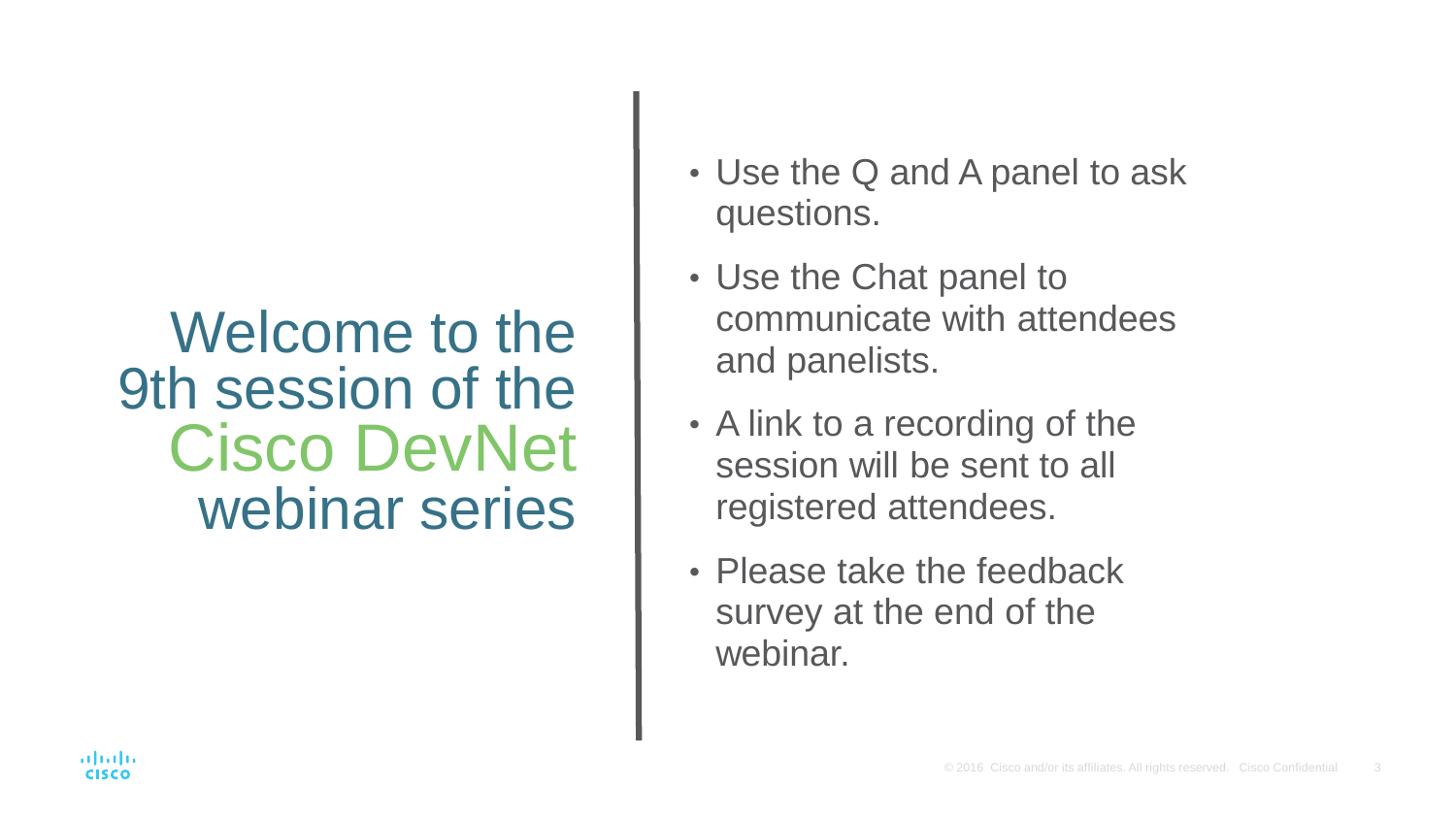# Cisco DevNet Series



Intro to Software & Programmability



Intent Networks: How to be a Network Engineer in a Programmable Age

APIs with Cisco Spark



 $\overline{5}$ 

Network Programmability with YANG/NETCONF/RESTCONF



Using Python to Automate Cisco Spark



#### Intro to Coding



Fast Lane: Where Code (Apple) Meets Network Infrastructure (Cisco)



Network Programmability & APIC-EM



Automating Cisco Spark with Cloud Integration



Making Cisco Spark Interactive with ChatOps & ChatBots

aludu **CISCO** 

All Series Details can be Found @ **<http://bit.ly/devnetseries>**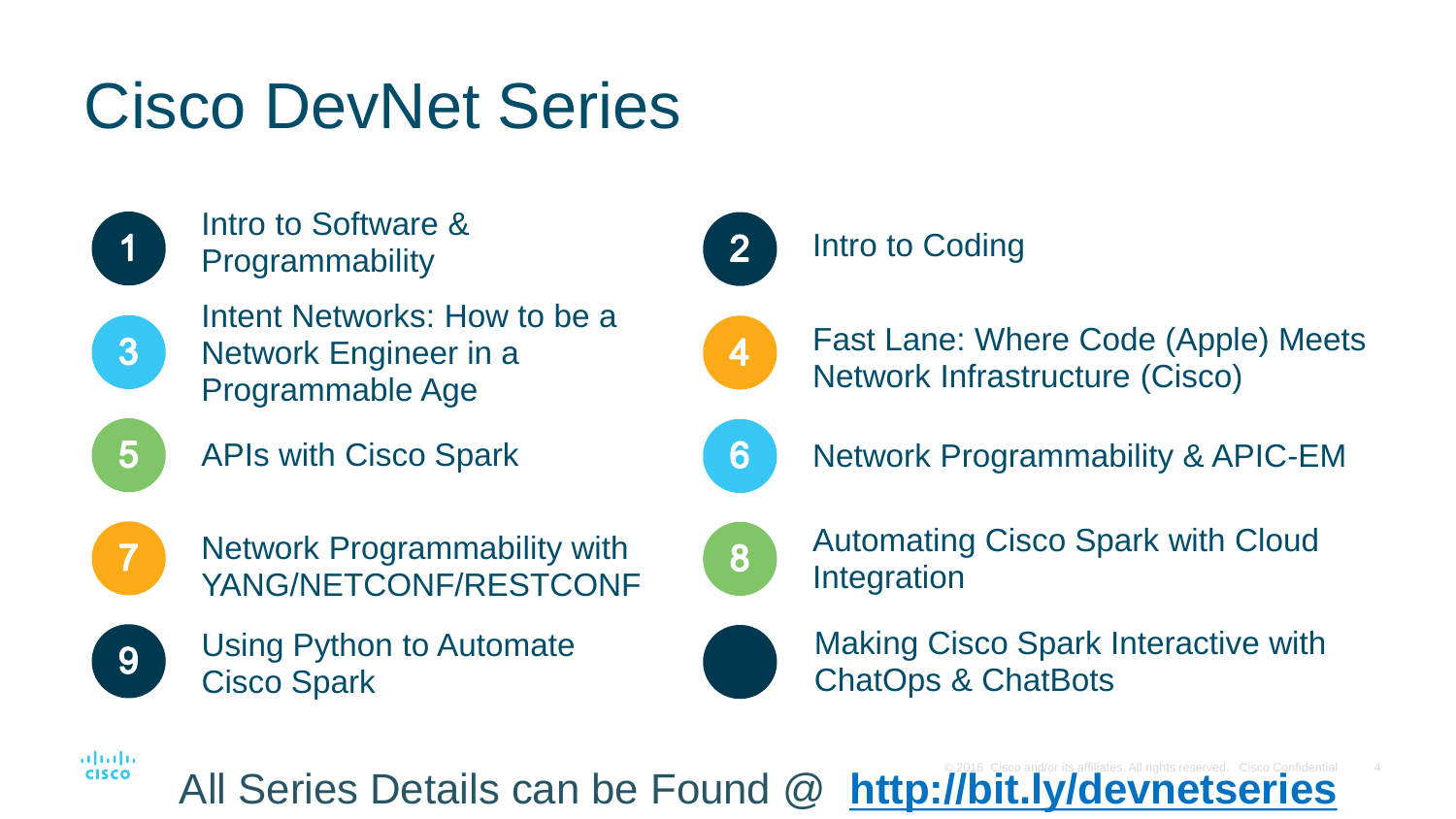## Joining You Today:



David Staudt Developer Evangelist, Principal Engineer DevNet, Cisco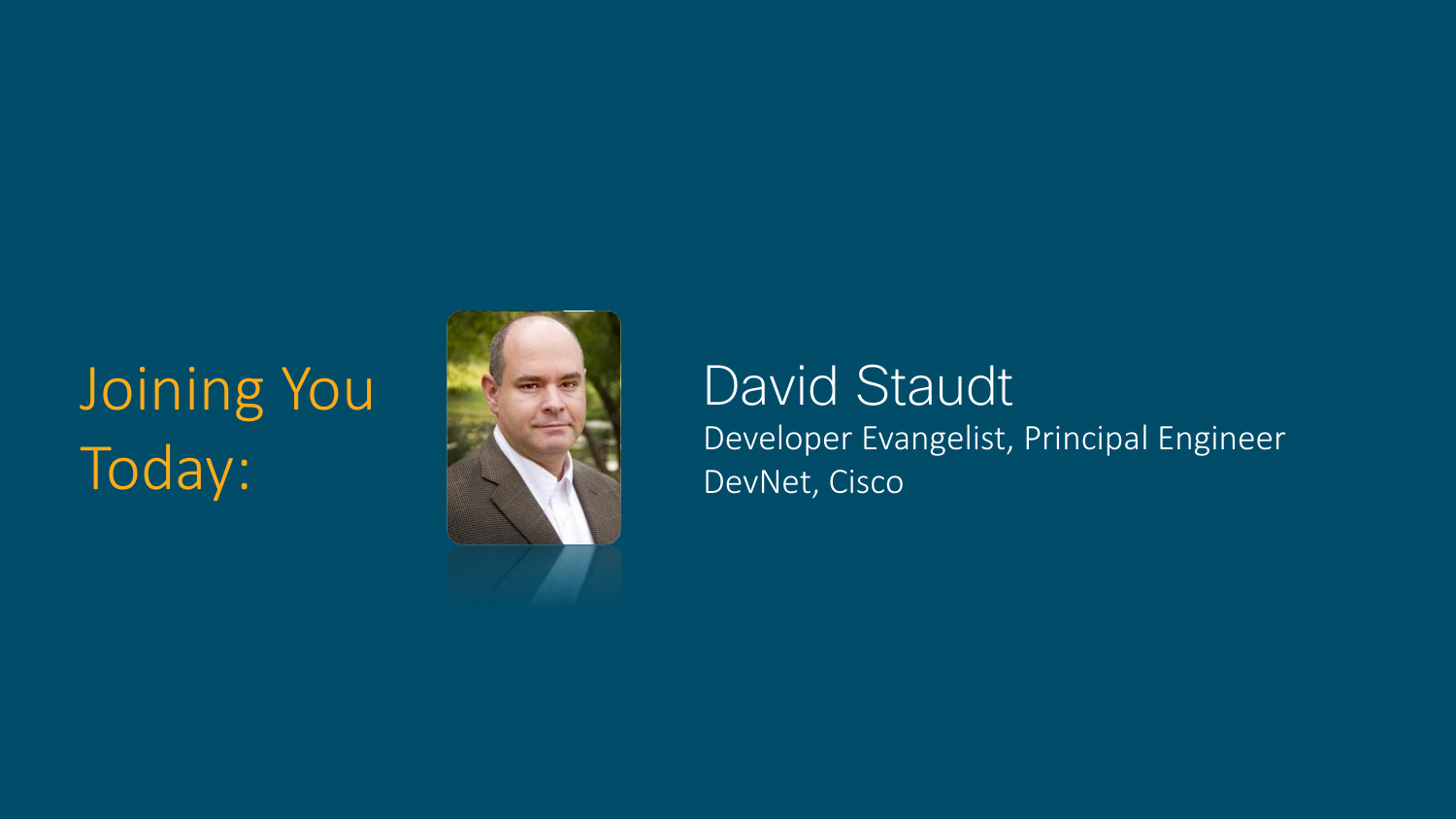ahah. **CISCO** 

# Cisco DevNet + NetAcad Webinar Series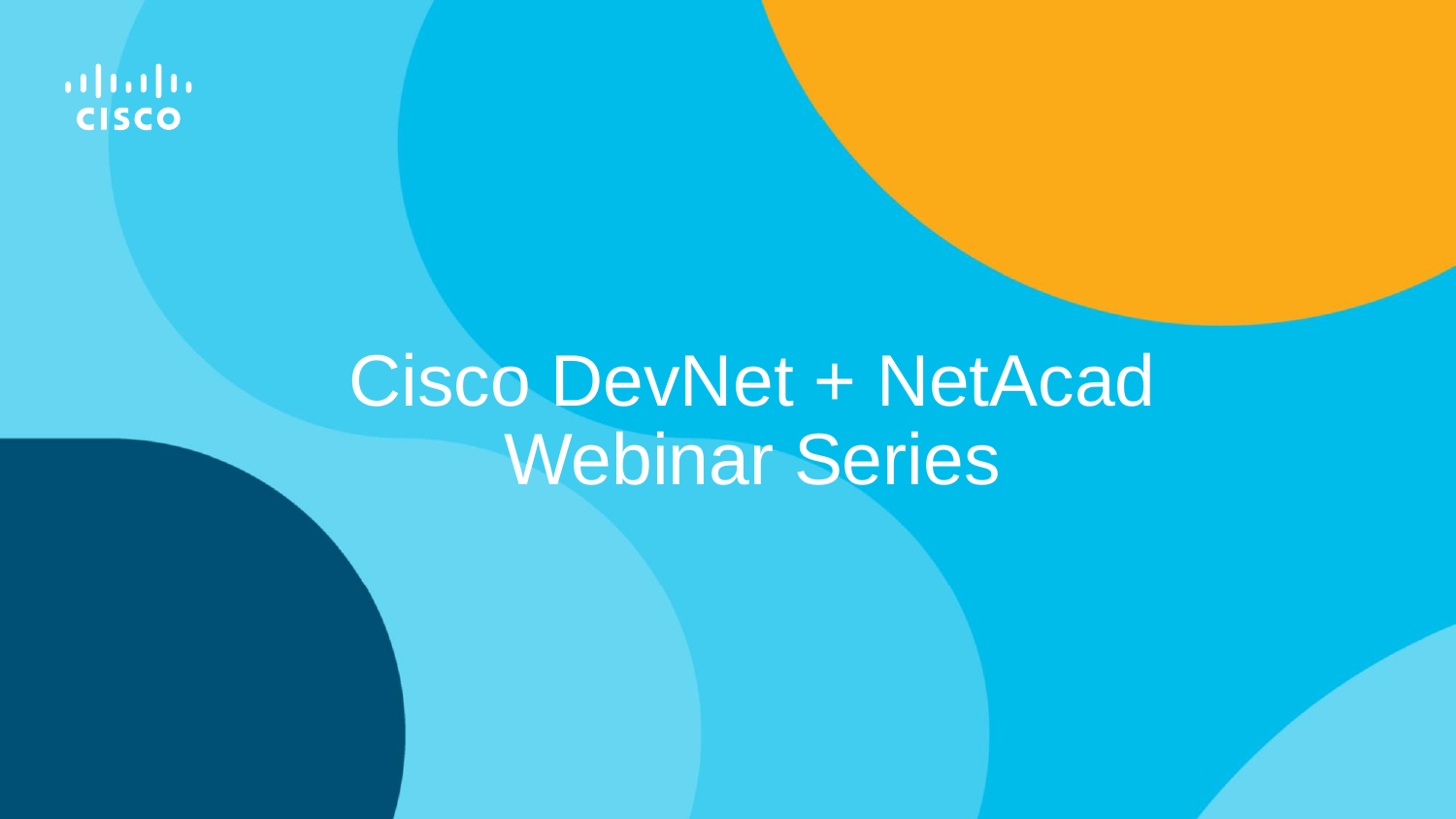Cisco Spark Developer Series - #3 Using Python to Automate Cisco Spark

David Staudt

DevNet Developer Evangelist / Principal Engineer

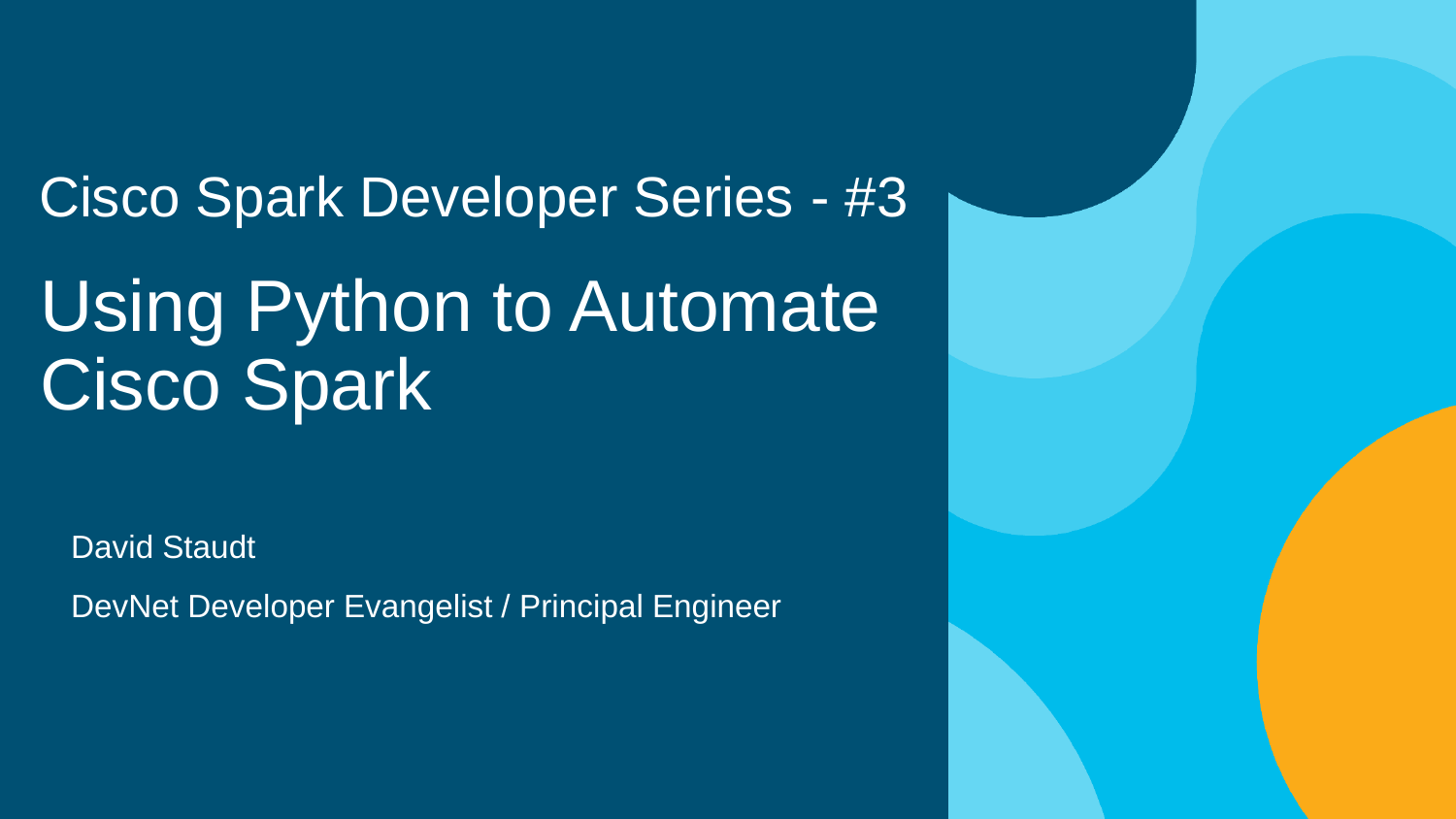### **Agenda**

- Intro to Spark
- Intro to Python / VS Code
- Postman Code Gen
- Spark + Python by Hand
- Chatops
- ciscosparkapi Python Library

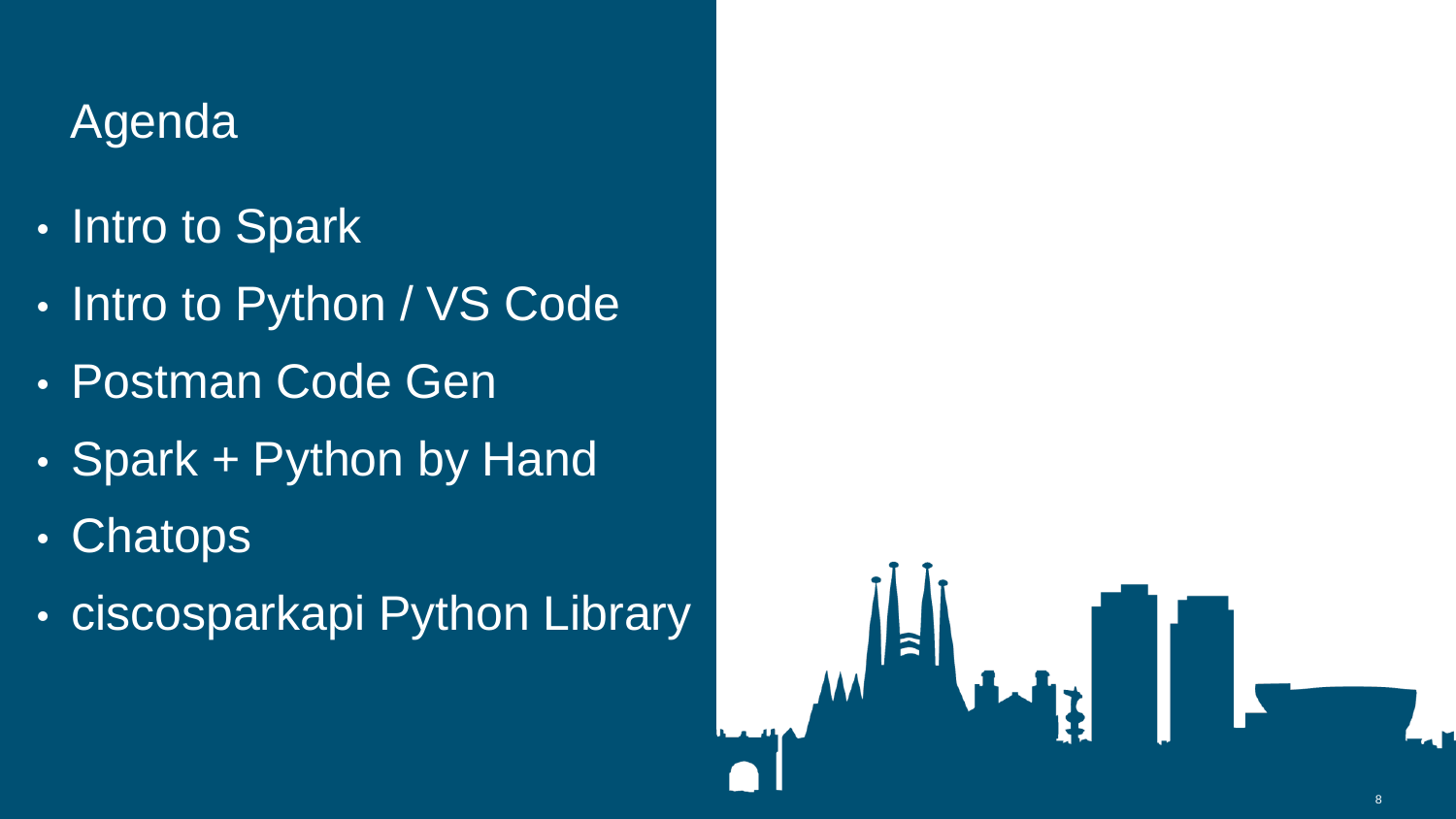# Cisco Spark is becoming Cisco Webex Teams.

Webex Teams is an app for continuous teamwork with video meetings, messaging, file sharing and white boarding.



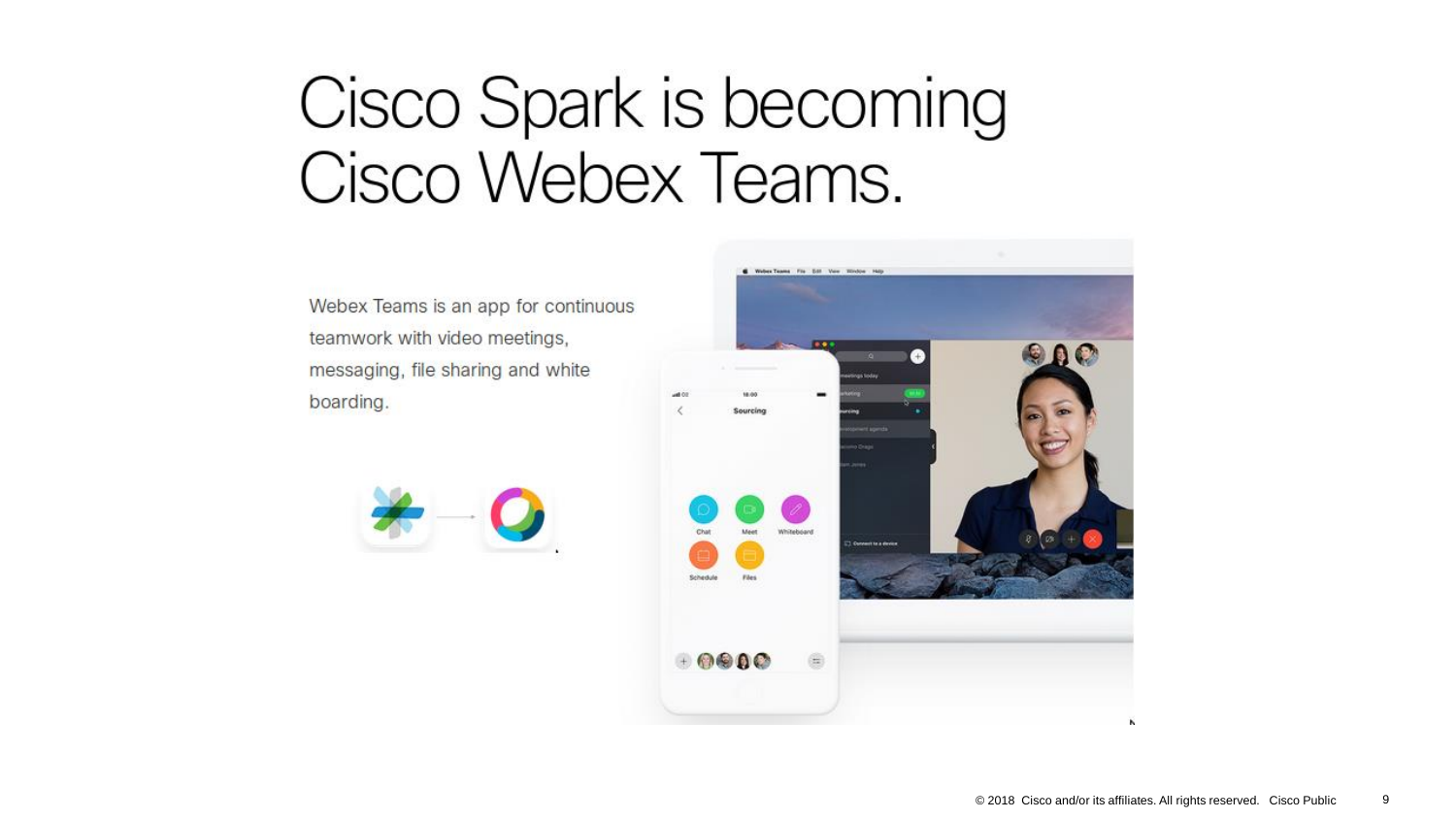# Developer Resources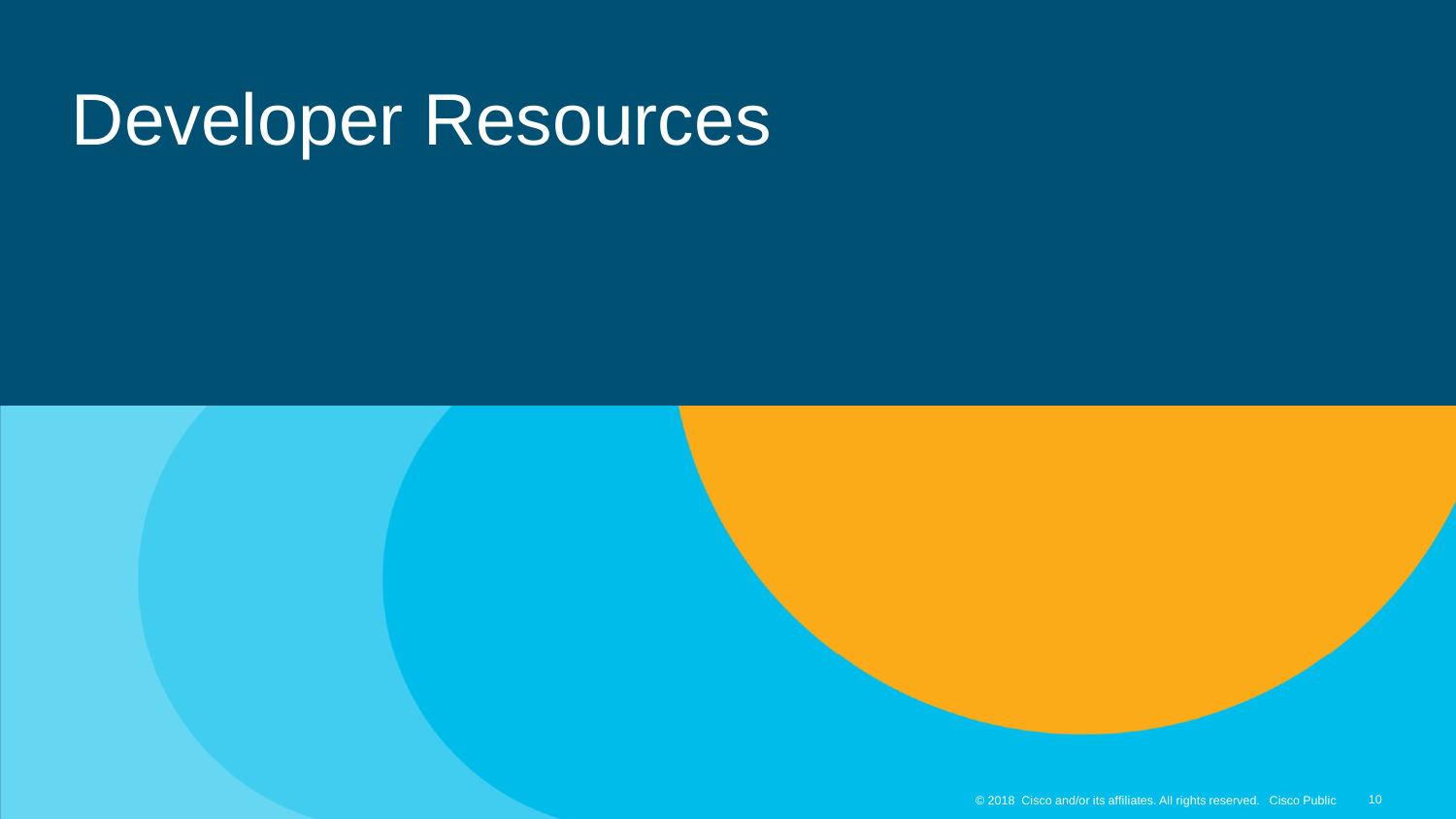### Cisco Spark SDK & Widget Developer Resources

Cisco Spark API / SDK Docs:

[https://developer.ciscospark.com](https://developer.ciscospark.com/)

Cisco DevNet Spark Resources:

<https://developer.cisco.com/site/spark/>

<https://learninglabs.cisco.com/labs/tags/Spark/page/1>

GitHub Resources:

<https://github.com/CiscoDevNet/awesome-ciscospark>

Cisco Spark Developer Support:

<https://developer.ciscospark.com/support.html>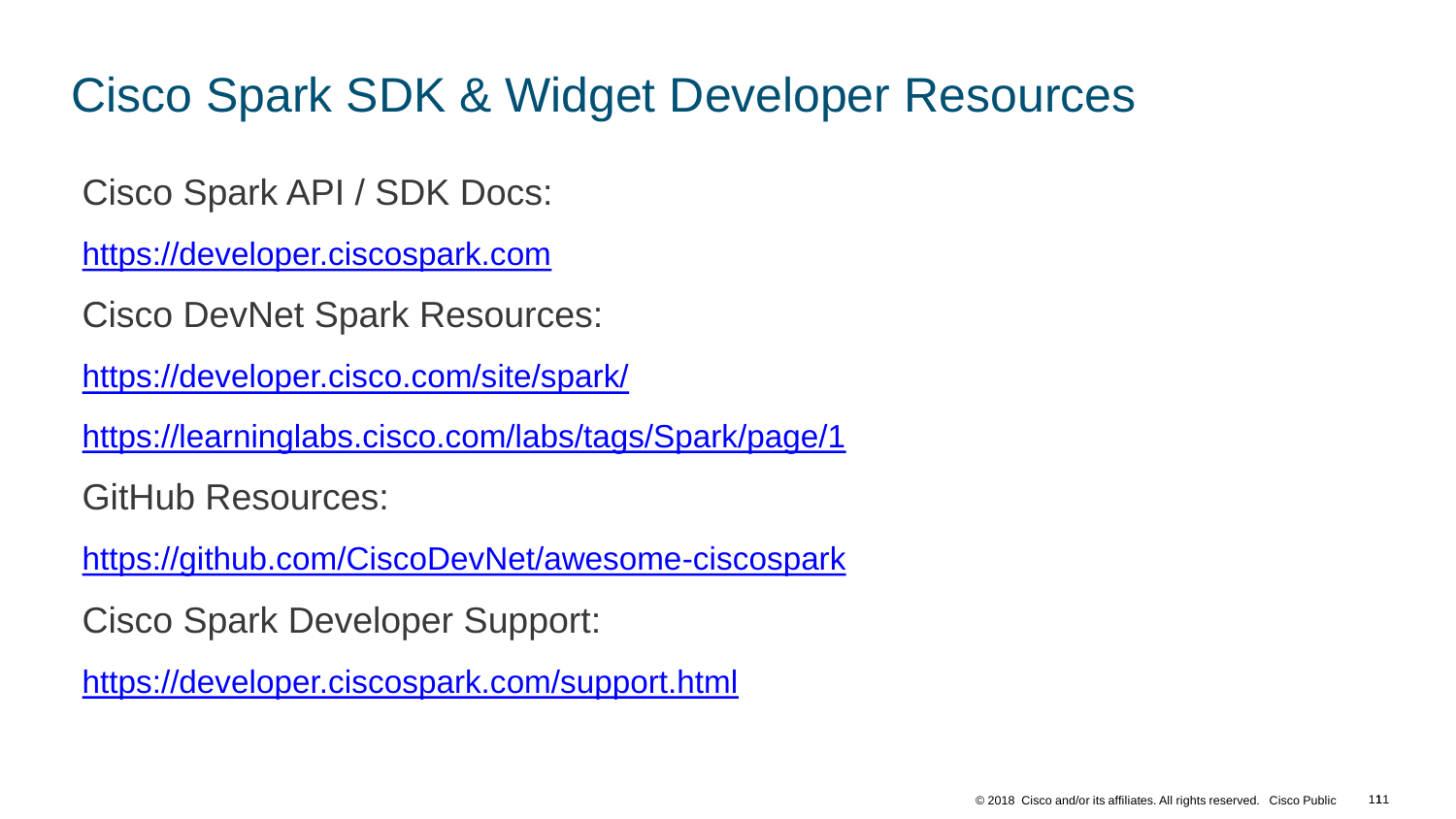Continue Your Education

• 68 Spark Learning Labs

[LearningLabs.cisco.com](https://learninglabs.cisco.com/labs/tags/Spark/page/1)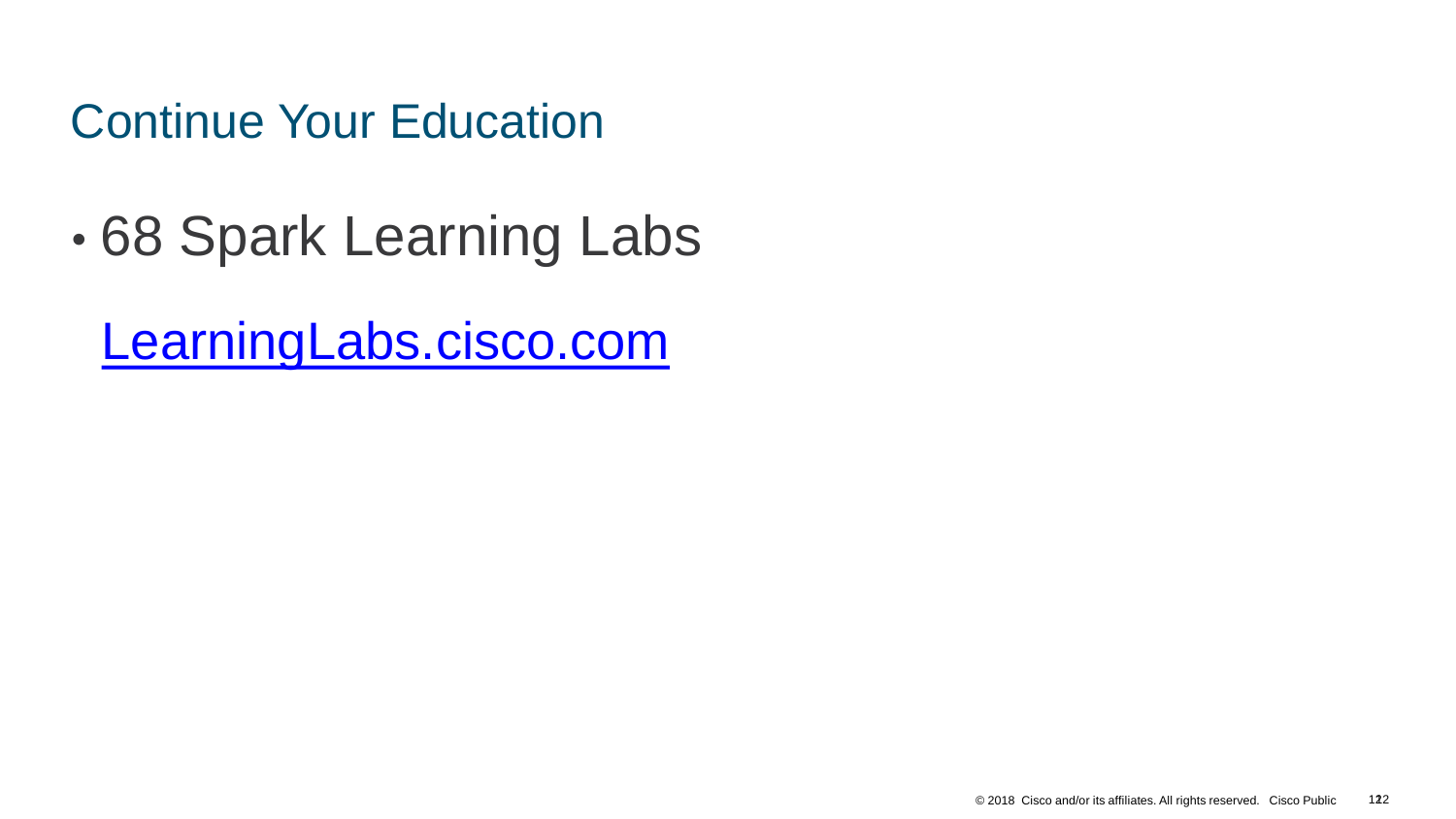

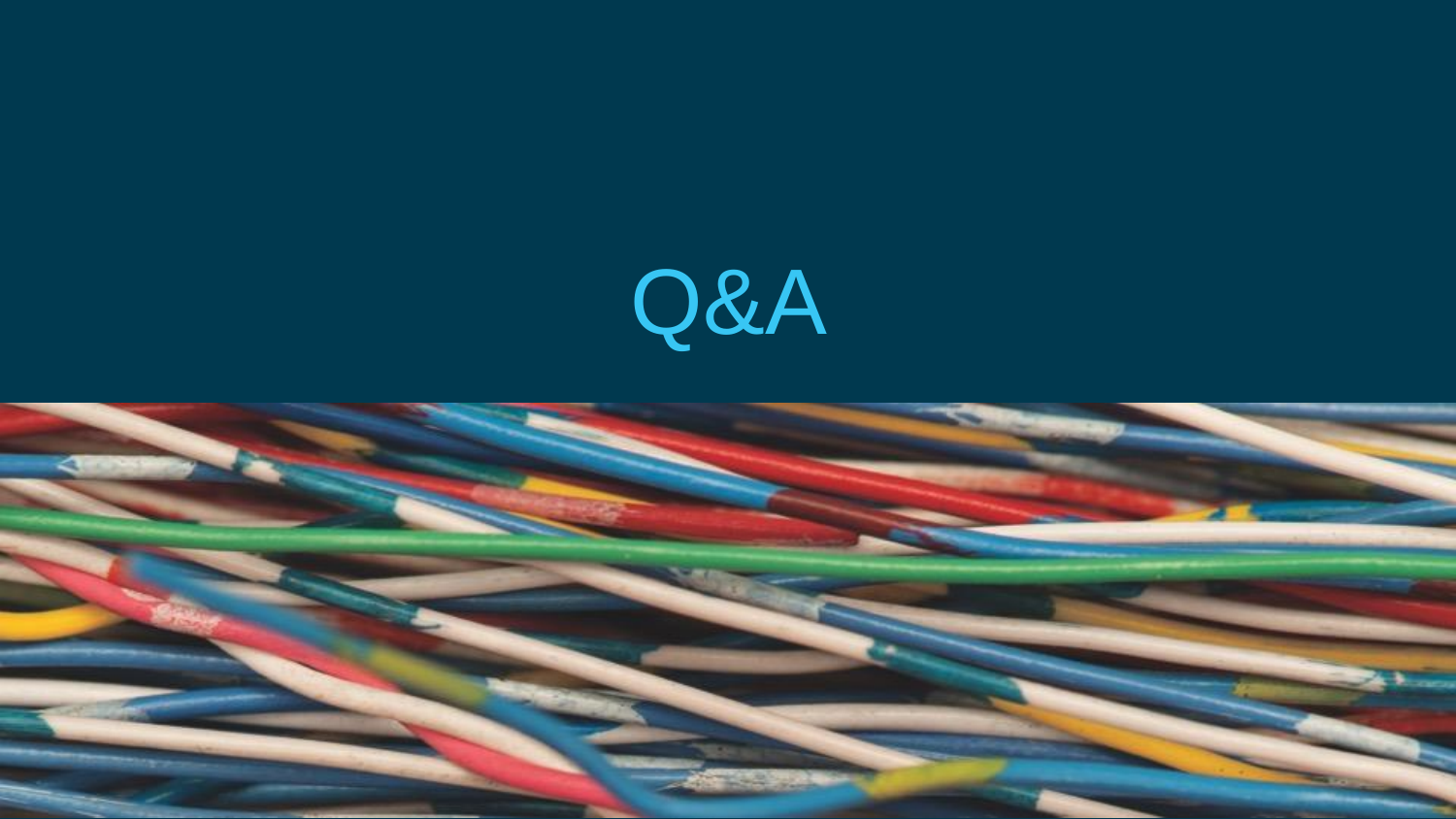## Last DevNet Session:

#10 Making Spark Interactive with ChatOps & ChatBots

• - 21 June, 9:00 A.M. PST

Registration & Details available at: **<http://bit.ly/devnetseries>**

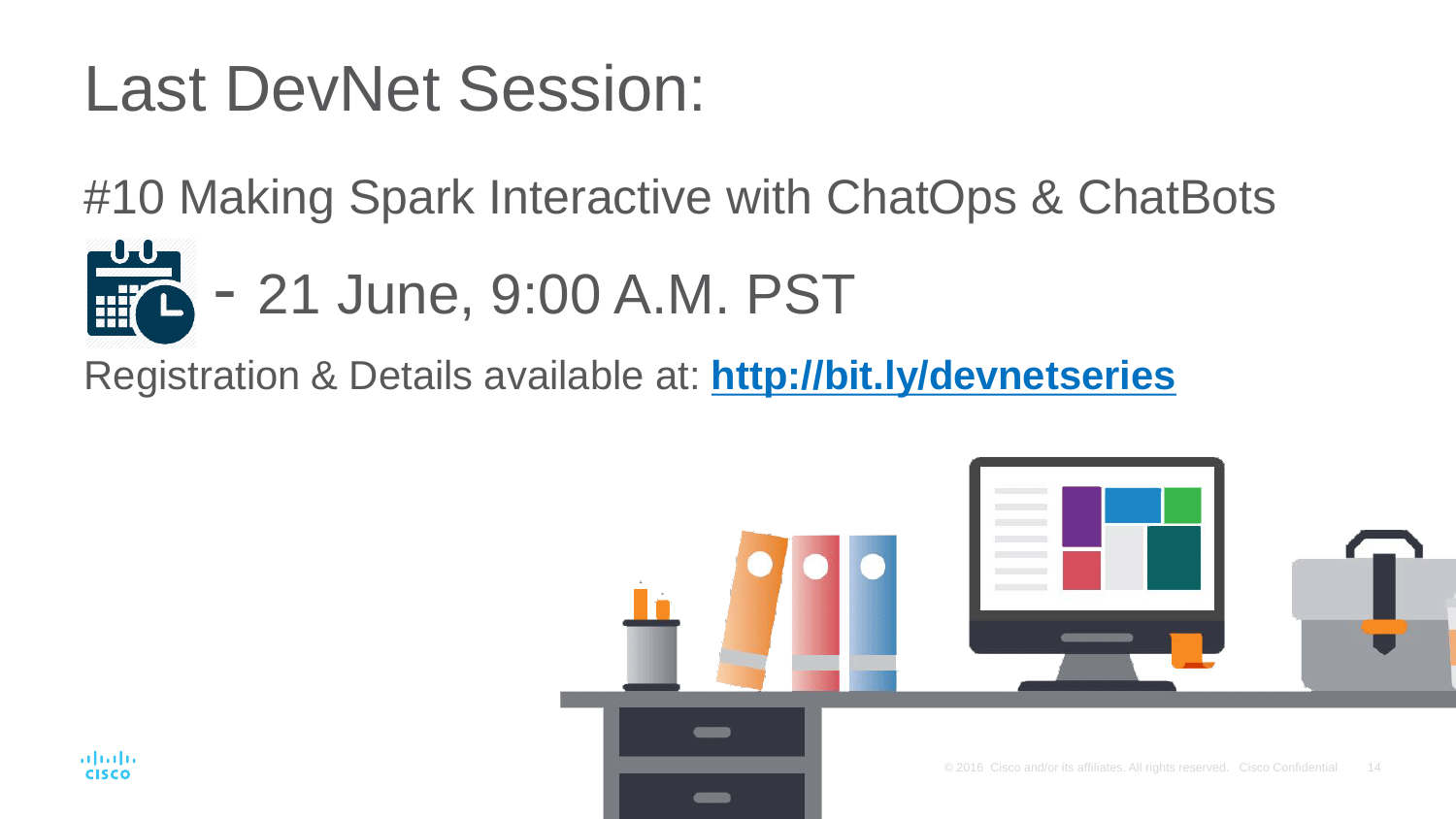### Want to Learn More About Python?

ululu Networking CISCO Academy

My NetAcad Courses Careers

About Us



Courses / Programming Courses / PCAP: Programming Essentials In Python

#### Programming **PCAP: Programming Essentials** in Python

By Cisco Networking Academy in collaboration with OpenEDG Python Institute



### Learn More at:<http://bit.ly/pythonessentials>